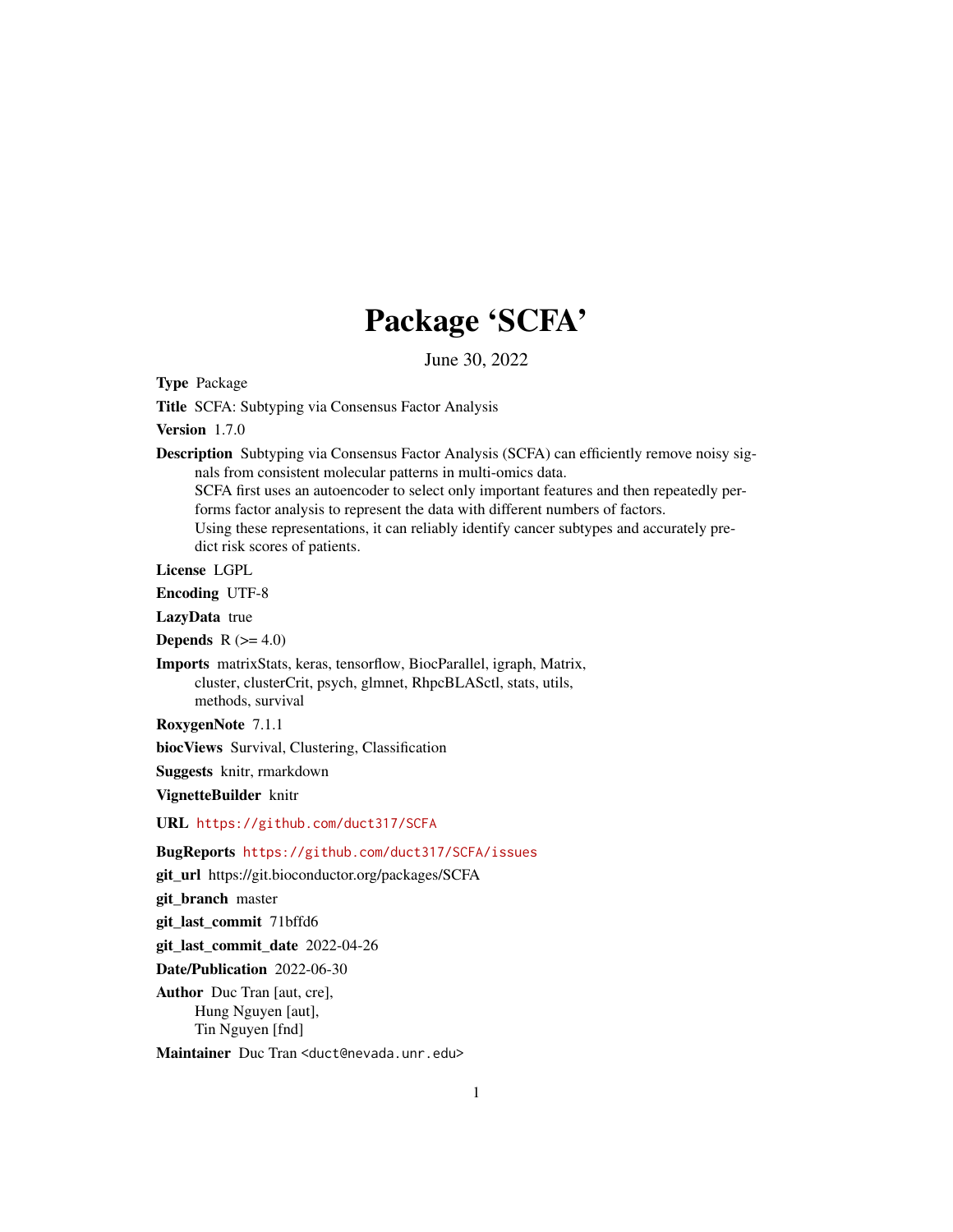# <span id="page-1-0"></span>R topics documented:

## **Index** [5](#page-4-0). The second state of the second state of the second state of the second state of the second state of the second state of the second state of the second state of the second state of the second state of the second

GBM *GBM*

## Description

GBM dataset, including microRNA and survidal data.

# Usage

GBM

# Format

A list with two items:

data List of microRNA data matrix.

survival Survival information.

# Description

The main function to perform subtyping. It takes a list of data matrices as the input and outputs the subtype for each patient.

### Usage

```
SCFA(dataList, k = NULL, max.k = 5, ncores = 10L, seed = NULL)
```
#### Arguments

| dataList | List of data matrices. In each matrix, rows represent samples and columns rep-<br>resent genes/features. |
|----------|----------------------------------------------------------------------------------------------------------|
| k        | Number of clusters, leave as default for auto detection.                                                 |
| max.k    | Maximum number of cluster                                                                                |
| ncores   | Number of processor cores to use.                                                                        |
| seed     | Seed for reproducibility, you still need to use set, seed function for full repro-<br>ducibility.        |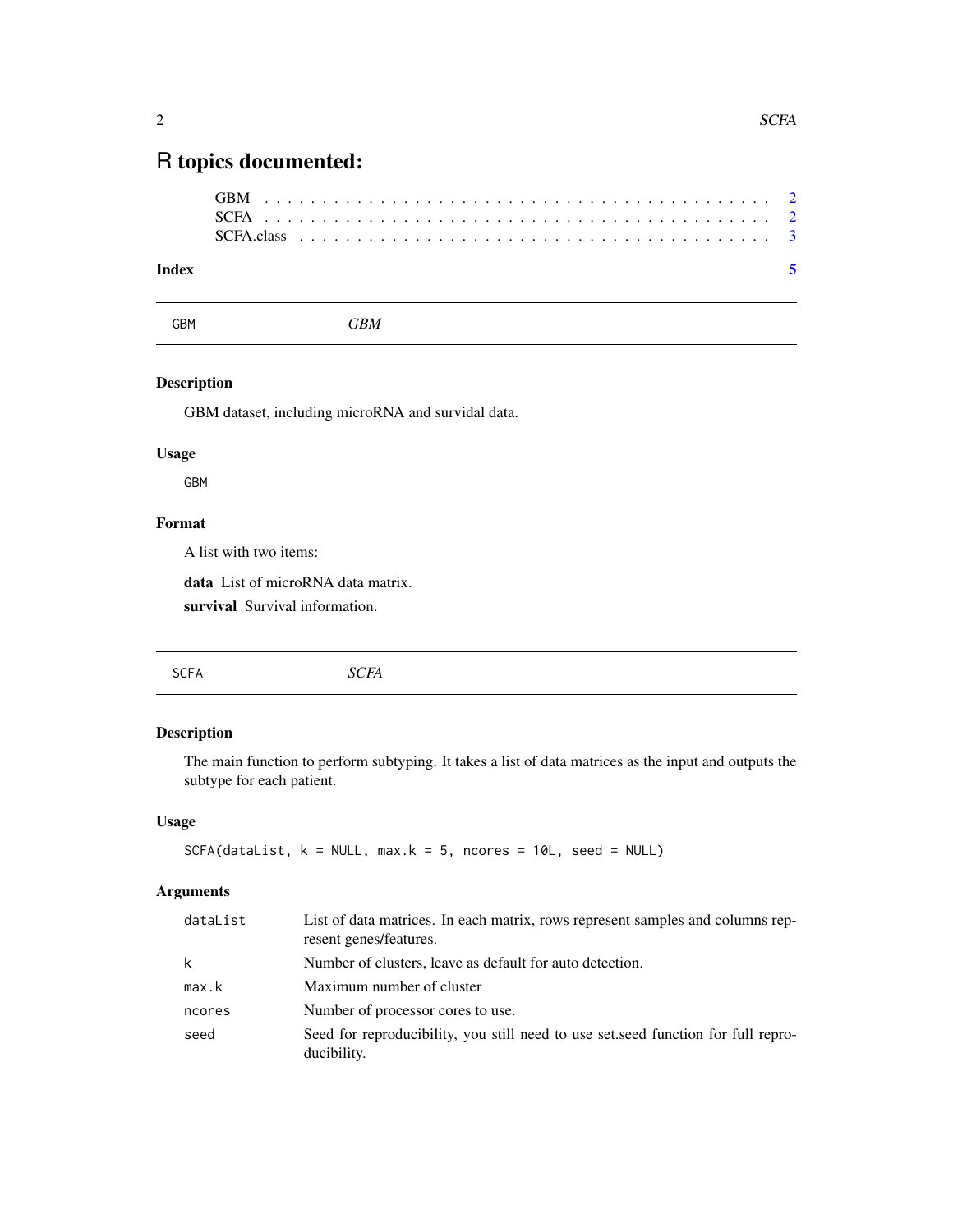#### <span id="page-2-0"></span>SCFA.class 3

#### Value

A numeric vector containing cluster assignment for each sample.

#### Examples

```
#Load example data (GBM dataset)
data("GBM")
#List of one matrix (microRNA data)
dataList <- GBM$data
#Survival information
survival <- GBM$survival
library(survival)
#Generating subtyping result
set.seed(1)
subtype <- SCFA(dataList, seed = 1, ncores = 2L)
#Perform survival analysis on the result
coxFit <- coxph(Surv(time = Survival, event = Death) ~ as.factor(subtype), data = survival, ties="exact")
coxP <- round(summary(coxFit)$sctest[3],digits = 20)
print(coxP)
```
SCFA.class *SCFA.class*

#### Description

Perform risk score prediction on input data. This function requires training data with survival information. The output is the risk scores of patients in testing set.

#### Usage

```
SCFA.class(dataListTrain, trainLabel, dataListTest, ncores = 10L, seed = NULL)
```
#### Arguments

| dataListTrain | List of training data matrices. In each matrix, rows represent samples and<br>columns represent genes/features. |
|---------------|-----------------------------------------------------------------------------------------------------------------|
| trainLabel    | Survival information of patient in training set in form of Surv object.                                         |
| dataListTest  | List of testing data matrices. In each matrix, rows represent samples and columns<br>represent genes/features.  |
| ncores        | Number of processor cores to use.                                                                               |
| seed          | Seed for reproducibility, you still need to use set seed function for full repro-<br>ducibility.                |

#### Value

A vector of risk score predictions for patient in test set.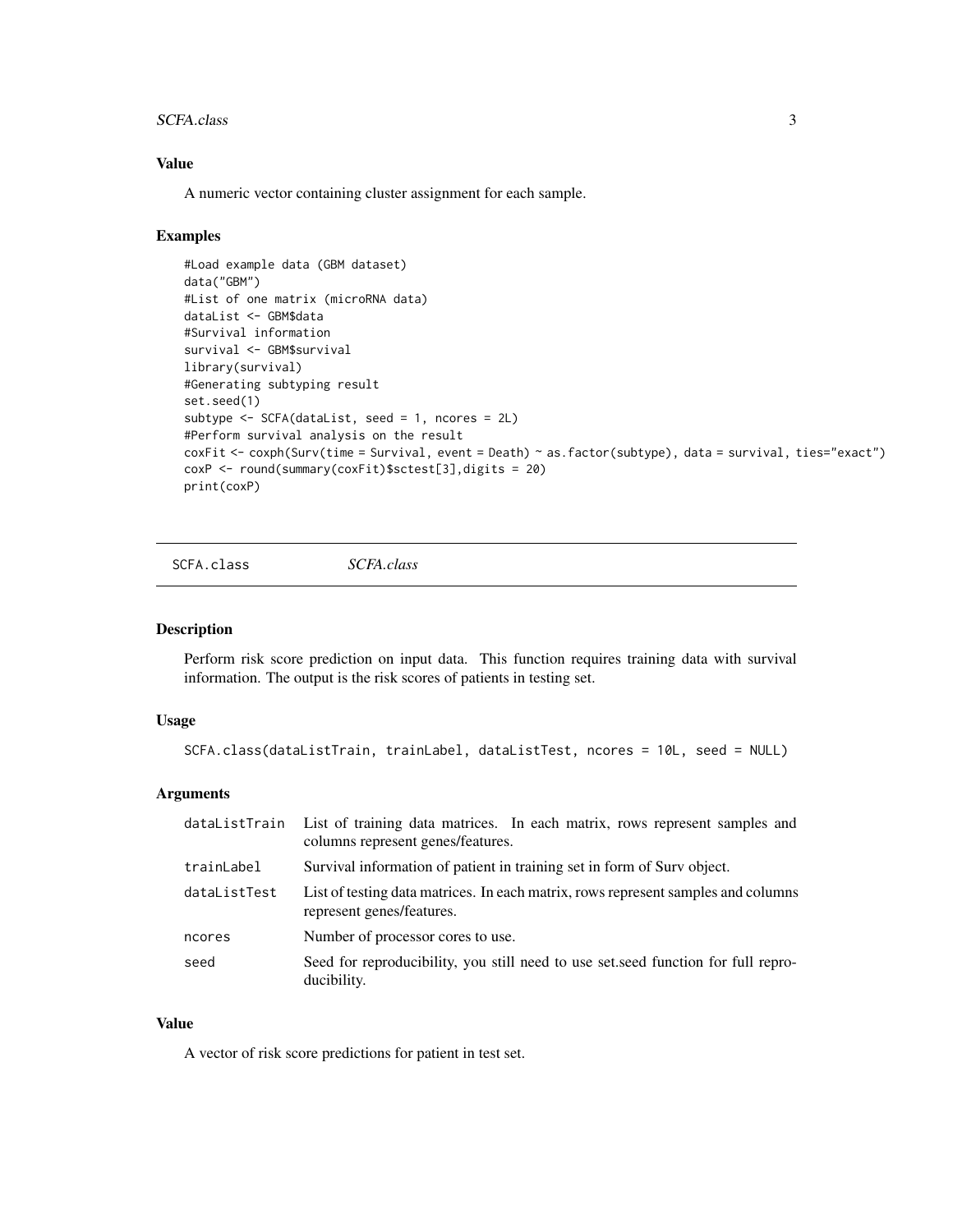## Examples

```
#Load example data (GBM dataset)
data("GBM")
#List of one matrix (microRNA data)
dataList <- GBM$data
#Survival information
survival <- GBM$survival
library(survival)
#Split data to train and test
set.seed(1)
idx <- sample.int(nrow(dataList[[1]]), round(nrow(dataList[[1]])/2) )
survival$Survival <- survival$Survival - min(survival$Survival) + 1 # Survival time must be positive
trainList <- lapply(dataList, function(x) x[idx, ] )
trainSurvival <- Surv(time = survival[idx,]$Survival, event = survival[idx,]$Death)
testList <- lapply(dataList, function(x) x[-idx, ] )
testSurvival <- Surv(time = survival[-idx,]$Survival, event = survival[-idx,]$Death)
#Perform risk prediction
result <- SCFA.class(trainList, trainSurvival, testList, seed = 1, ncores = 2L)
#Validation using concordance index
c.index <- concordance(coxph(testSurvival ~ result))$concordance
print(c.index)
```